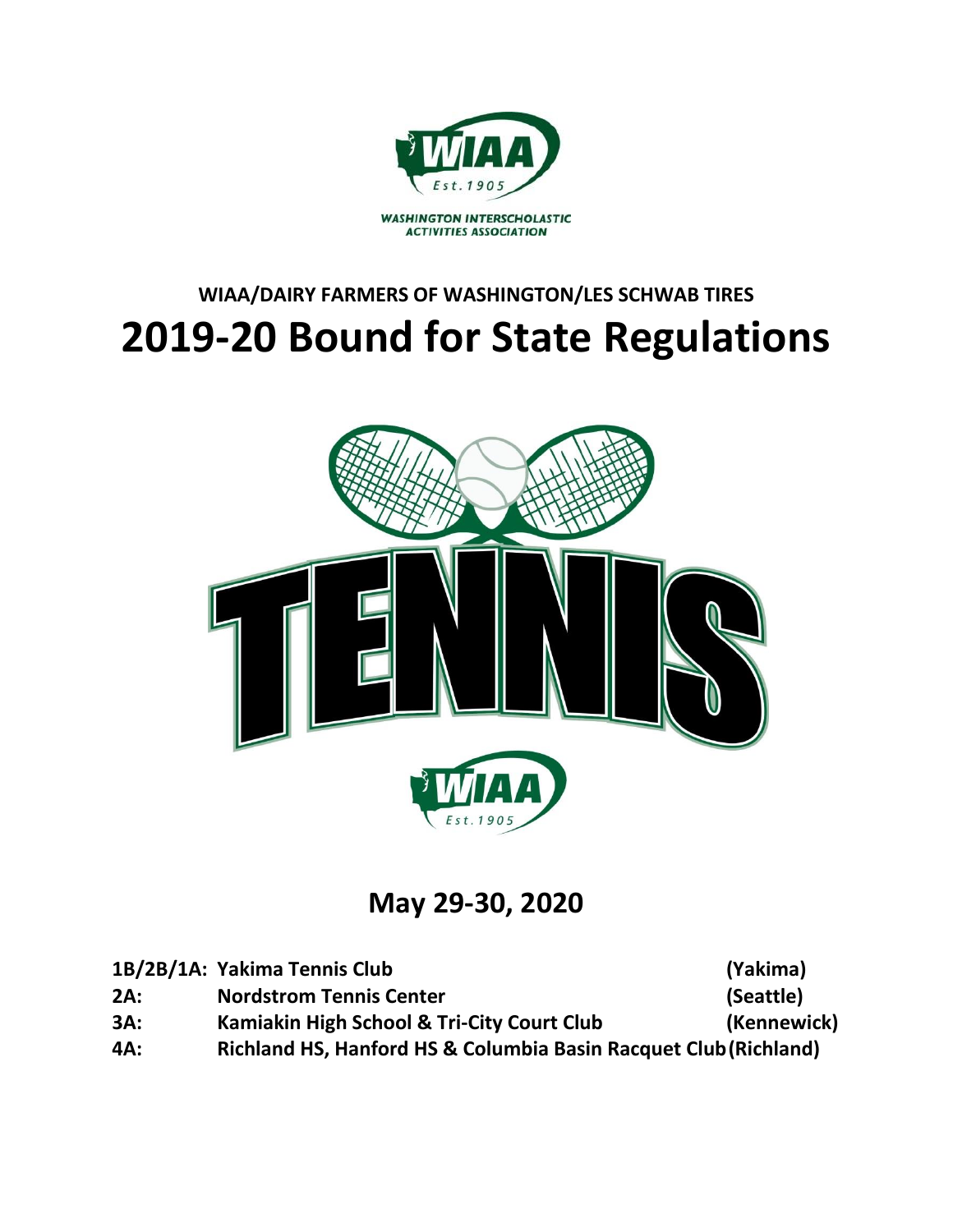# **Changes from the 2018-19 Tennis Regulations are indicated in bold type and shaded.**

# **Format**

A modified double elimination tournament will be followed.

## **Entries**

Each school shall be limited to three (3) singles and three (3) doubles entries. A participant may compete in only one (1) event.

Each school will be billed a **\$40.00** entry fee for each individual participating in the State Championships.

## **Substitution**

In the event a qualified contestant is unable to compete, it is the responsibility of the principal of the school of the indisposed contestant(s) to notify the State Tournament Manager, who, in turn, will notify the principal of the next qualified contestant. The replaced contestant will not be allowed to participate in the State Tournament. This procedure provides for the allocation to be awarded to the individual(s) who qualify and not the school (substitutions of doubles team contestants would not be allowed.) No substitutions will be allowed after the official start of the Tournament.

## **Allocations**

Allocations in tennis are made to the WIAA Districts.

## **Attire**

Each participant must be wearing an appropriate tennis uniform approved by the school. Cut-offs, jeans and exposed midriffs are illegal. All lettering or writing on the uniform is restricted to school identification and manufacturer logo (limited to 1 1/2" x 1 1/2".) Bandannas are illegal; single color unadorned sweat bands and/or head bands are permissible. Coaches are expected to enforce the dress code. If a violation occurs, the Tournament Manager or designee is empowered to enforce the Point Penalty System and may disqualify the participant.

## **Court Assignments**

Courts for matches will be assigned by the official in charge.

## **Game Balls**

Game balls will be provided at the state tournament.

## **Warm-up Time**

Is limited to 10 minutes and includes service. In doubles, both balls should be used simultaneously.

# **Coaching**

While players are on the court, no coaching is permissible by coaches, other adults or other players; only the recognized school coach (one person only) is allowed to coach players on the court. Coaching is permissible during the break between the 1st and 2nd sets (two minutes maximum) and the 2nd and 3rd sets (10 minutes maximum) and any official suspension of play.

## **Conduct**

The Tournament Manager or designee shall issue a general explanation to players and coaches prior to state tournament play about the Point Penalty System and define appropriate court behavior and specific types of conduct violations (such as racquet abuse, ball abuse, abuse of officials, delay of game, inappropriate language, or physical contact), and in general, unsportsmanlike conduct. The Tournament manager, upon consultation with the Games Committee, may disqualify players during any state tournament contest.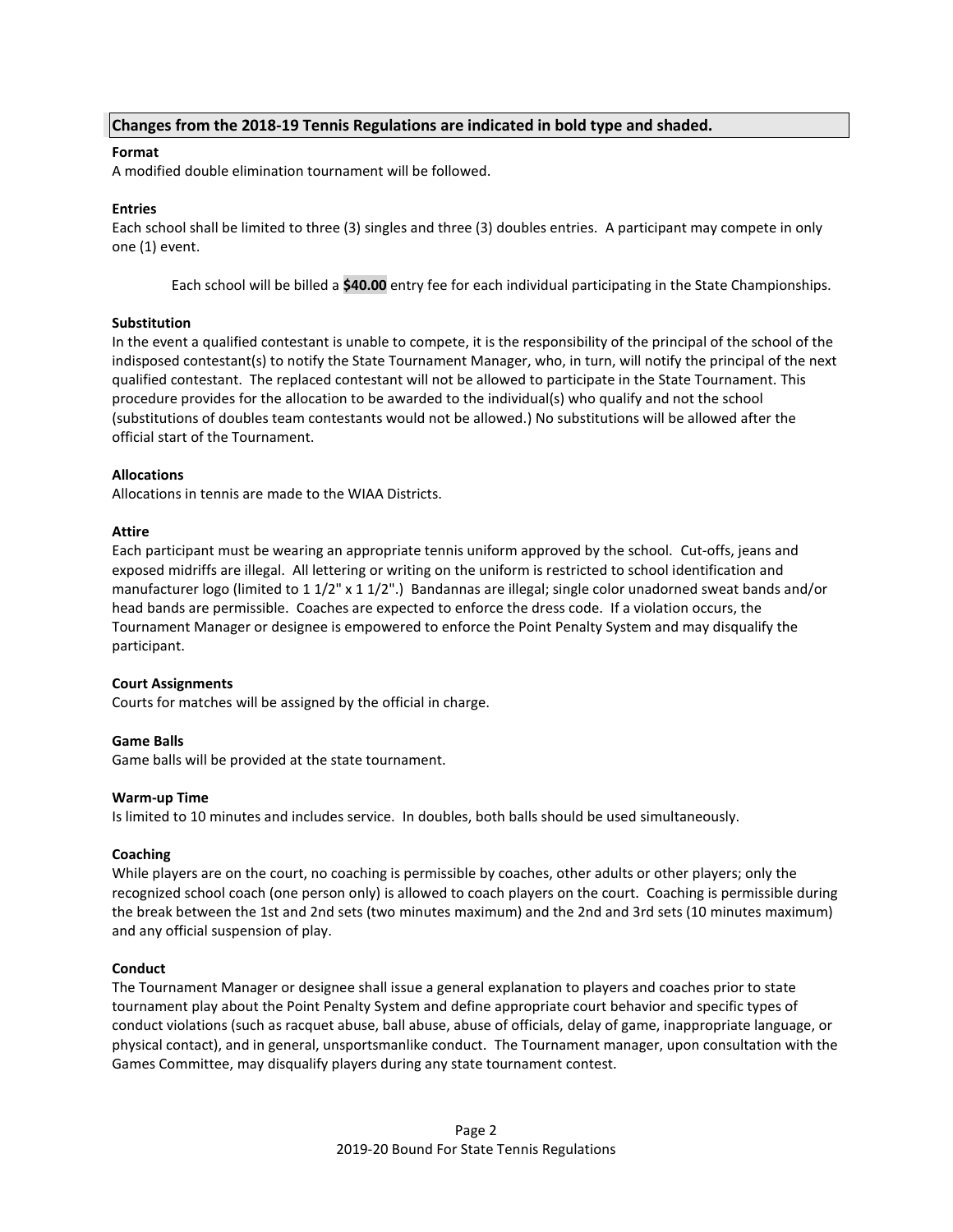- 1. It is the responsibility of the tournament manager to inform players and fans of proper tennis spectator etiquette. If a problem arises, play should be suspended until the offending spectator(s) is removed.
	- A. Proper spectator etiquette will be defined as follows:
		- 1) Spectators should clap only to show appreciation for good shots and long rallies (not on unforced errors).
		- 2) Spectators should refrain from carrying on any direct conversation with players involved in a match.
		- 3) Spectators should refrain from making loud comments questioning the ethics or abilities of any of the players.
- 2. Players should be warned before the start of a match/tournament that unsportsmanlike displays will result in enforcement of the point penalty system. It is the responsibility of the tournament manager to assess the penalty immediately upon learning of the infraction from tournament management staff.

Some displays of unsportsmanlike acts:

- 1) Racquet abuse: throwing or slamming the racquet on the ground, against the fence or net, or dropping and kicking the racquet in a show of anger or frustration.
- 2) Cursing: use of any offensive or vulgar language at a level which can be clearly heard by spectators in a show of anger or frustration.
- 3) Delay of Game: slamming balls out of the court or intentionally hitting balls away from opponents so they will have to take extra time to retrieve them between points.
- 4) Unacceptable Behavior toward Opponent: slamming balls directly at opponents after a point is over, name-calling, etc.
- 3. Unsportsmanlike behavior directed toward a coach or official (appointed line or foot-fault judge) may result in forfeiture of current match, or, if the infraction occurs following a match, forfeiture of the player's next scheduled match.
- 4. All physical contact between players during a match is prohibited. Any such contact may result in a default to the player who initiates this contact.
- 5. Any appeal of the implementation of the Point Penalty System should be made before the next live ball to the Games Committee.

# **Rules of Play**

USTA contest administration rules shall apply.

- 1. Play shall be continuous from the first service until the match is concluded. After the second set, either player is entitled to rest which shall not exceed ten (10) minutes.
- 2. The foot fault rule is to be observed. In the event of the infraction of the rule, the player may contact the referee or tournament manager and request a foot fault judge.
- 3. A participant may compete in more than two (2) matches per day.